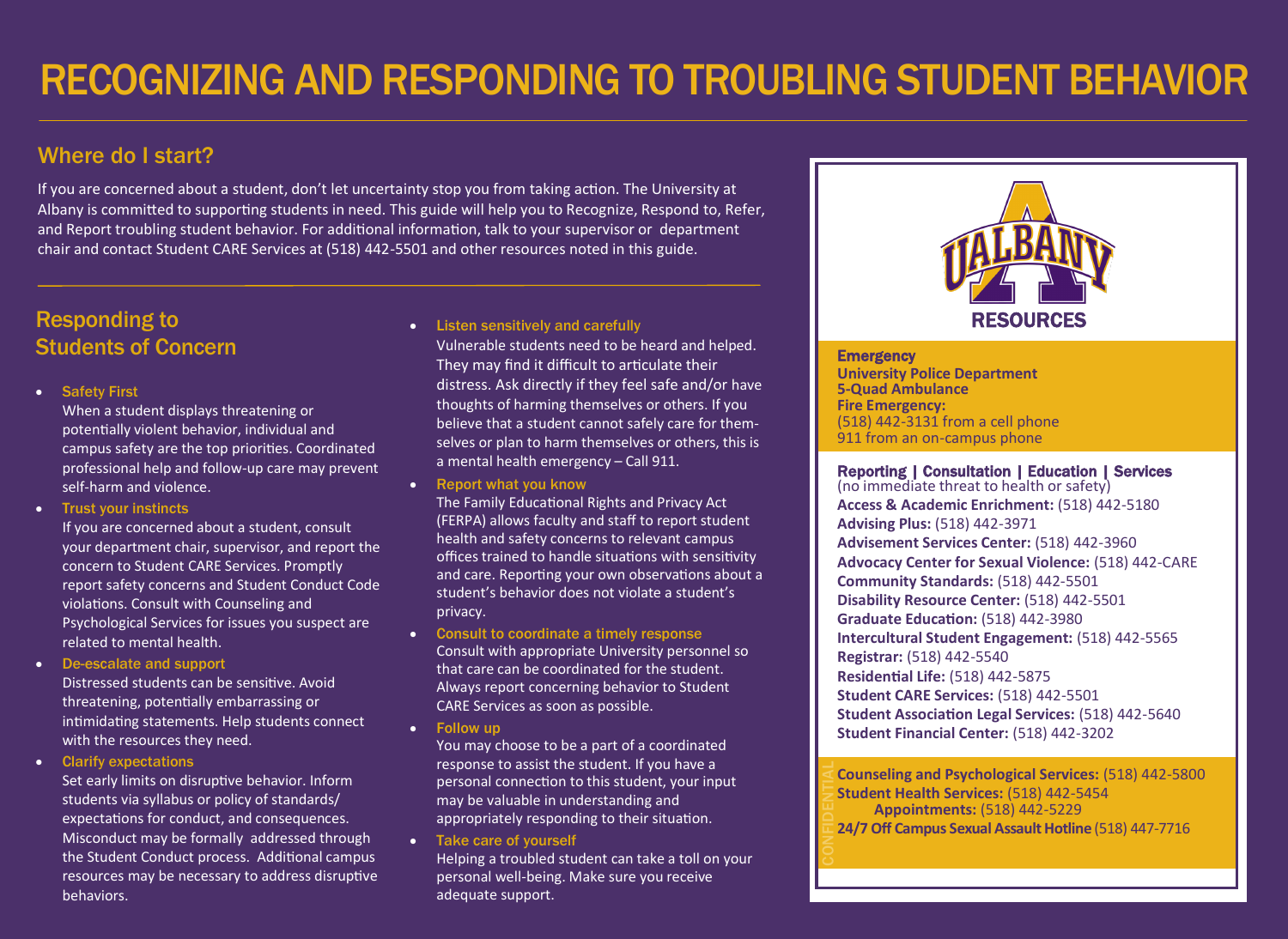|                                                                                                    | <b>RECOGNIZE</b>                                                                                                                                                                                                                                                                                                                                                                                                          | <b>RESPOND</b>                                                                                                                                                                                                                                                                                                                                                                                            | <b>REFER</b>                                                                                                                                                                                                                                                                                           | <b>REPORT</b>                                                                                                                                                                                                                                                                                                                                                                             |
|----------------------------------------------------------------------------------------------------|---------------------------------------------------------------------------------------------------------------------------------------------------------------------------------------------------------------------------------------------------------------------------------------------------------------------------------------------------------------------------------------------------------------------------|-----------------------------------------------------------------------------------------------------------------------------------------------------------------------------------------------------------------------------------------------------------------------------------------------------------------------------------------------------------------------------------------------------------|--------------------------------------------------------------------------------------------------------------------------------------------------------------------------------------------------------------------------------------------------------------------------------------------------------|-------------------------------------------------------------------------------------------------------------------------------------------------------------------------------------------------------------------------------------------------------------------------------------------------------------------------------------------------------------------------------------------|
| "Not sure what,<br>but something's<br>wrong"                                                       | Disturbing content in paper/emails.<br>Decline in academic performance.<br>Excessive absenteeism, irrational or<br>bizarre behavior, sudden change in<br>demeanor. (e.g. an extroverted student<br>withdrawn, an organized student<br>forgetful, etc.)                                                                                                                                                                    | Express concern and care.<br>Give an example of a time that the<br>student's behavior has worried you.<br>Listen to and believe student's responses.<br>Be supportive and encouraging if student<br>agrees to get help.                                                                                                                                                                                   | <b>Urgent:</b> 911 from on campus phone<br>(518) 442-3131 from cell<br><b>Refer Student and/or Consult:</b><br><b>Counseling and Psychological Services:</b><br>(518) 442-5800 or<br>consultation@albany.edu                                                                                           | <b>Student CARE Services:</b><br>(518) 442-5501<br>or submit a CARE Report online:<br>www.albany.edu/ualbanycares<br><b>Department Chair / Supervisor</b>                                                                                                                                                                                                                                 |
| <b>Depression, self</b><br>harm, suicidal<br>behavior                                              | Significant changes in appearance,<br>behavior or personal hygiene.<br>Decline in academic performance.<br>Written or verbal statements<br>preoccupied with theme of death or<br>that convey intent to harm self or<br>others.<br>Fresh cuts, scratches or other wounds.<br>Withdrawal from activities and friends.<br>Statements of hopelessness such as, "I<br>hate this life", "Everyone is better off<br>without me". | Express concern and care.<br>Avoid criticizing, sounding judgmental,<br>minimizing or blaming.<br>Always take suicidal statements, thoughts or<br>behaviors very seriously.<br>If you suspect a student may be suicidal,<br>seek immediate consultation.<br>If possible, ask directly about their feelings<br>and plans.<br>Call 911 if there is a threat to student's<br>safety or the safety of others. | <b>Urgent:</b> 911 from on campus phone<br>(518) 442-3131 from cell<br><b>Refer Student and/or Consult:</b><br>Counseling and Psychological Services:<br>(518) 442-5800 or<br>consultation@albany.edu                                                                                                  | <b>Student CARE Services:</b><br>(518) 442-5501<br>or submit a CARE Report online:<br>www.albany.edu/ualbanycares<br><b>Department Chair</b><br><b>Supervisor</b>                                                                                                                                                                                                                         |
| Misconduct,<br>inappropriate<br>behavior in<br>classroom or<br>office                              | Inappropriate outbursts or persistent<br>interruptions, continued arguing beyond<br>the scope of academic debate, use of<br>threats.<br>*Throwing items, refusing to leave,<br>preventing others from leaving, showing<br>or stating the presence of a weapon.<br>*These and other threatening behaviors<br>require immediate action.                                                                                     | Ensure safety.<br>Speak privately or with a trusted colleague<br>nearby.<br>Express concern and care.<br>Explain the impact of student's behavior on<br>the group or class.<br>Outline your expectations and help student<br>explore options and alternatives.                                                                                                                                            | <b>Urgent:</b> 911 from on campus phone<br>(518) 442-3131 from cell<br>Refer Student and/or Consult:<br><b>Student CARE Services:</b><br>(518) 442-5501<br><b>Community Standards:</b><br>$(518)$ 442-5501                                                                                             | <b>Student CARE Services:</b><br>(518) 442-5501<br>or submit a CARE Report online:<br>www.albany.edu/ualbanycares<br><b>Academic Dean or Director</b><br><b>Department Chair</b><br><b>Supervisor</b>                                                                                                                                                                                     |
| <b>Crime</b><br>victimization,<br>hazing                                                           | Appears fearful, anxious, nervous or angry.<br>Withdrawal from activities and friends.<br>Visible injuries or bruises.<br>Cuts, brands, or scars with a distinct<br>pattern (e.g. Greek alphabet letter).<br>Unusual absence of or damage to personal<br>items such as laptop, cellphone, etc.                                                                                                                            | Express concern and care.<br>Remain calm, showing outrage may cause a<br>student to shut down.<br>Do not interpret student's emotions as<br>evidence of a crime; listen to and believe<br>student's responses; avoid criticizing, sound-<br>ing judgmental, minimizing or blaming, say<br>things like "I am sorry this happened. I'm<br>glad you're safe." "Thanks for trusting me<br>enough to tell me." | <b>Urgent:</b> 911 from on campus phone<br>442-3131 from cell<br><b>Refer Student and/or Consult:</b><br>Counseling and Psychological Services:<br>(518) 442-5800 or<br>consultation@albany.edu<br>Student Health Services: 442-5454<br>Student Involvement: 442-5566<br>Community Standards: 442-5501 | <b>Student CARE Services:</b><br>$(518)$ 442-5501<br>or submit a CARE Report online:<br>www.albany.edu/ualbanycares<br>Report a case of hazing online: https://<br>www.albany.edu/stophazing/report.shtml<br>Sexual violence must be reported to the Title<br>IX Coordinator at (518) 442-3800 or online:<br>http://www.albany.edu/titleIX/reporting-<br>form/ titleIX-reporting-form.php |
| <b>Actual or</b><br>suspected<br>medical issues<br>(chronic illness,<br>eating disorders,<br>etc.) | Frequent or extended absences.<br>Fatigue or dizziness.<br>Noticeable weight loss or gain.<br>Hair loss; pale or gray skin tone.<br>Unusual or secretive eating habits;<br>obsession with the fat/caloric content of<br>food.<br>Use of self-disparaging terms (fat, gross,<br>ugly, etc.)                                                                                                                                | Express concern and care.<br>Avoid criticizing, sounding judgmental,<br>minimizing or blaming.<br>Listen to and believe student's responses.<br>Recommend (or, if necessary, insist upon)<br>medical intervention.                                                                                                                                                                                        | <b>Urgent:</b> 911 from on campus phone<br>442-3131 from cell<br><b>Refer Student and/or Consult:</b><br><b>Student Health Services:</b><br>(518) 442-5454                                                                                                                                             | <b>Student CARE Services:</b><br>$(518)$ 442-5501<br>or submit a CARE Report online:<br>www.albany.edu/ualbanycares<br><b>Department Chair</b><br><b>Supervisor</b>                                                                                                                                                                                                                       |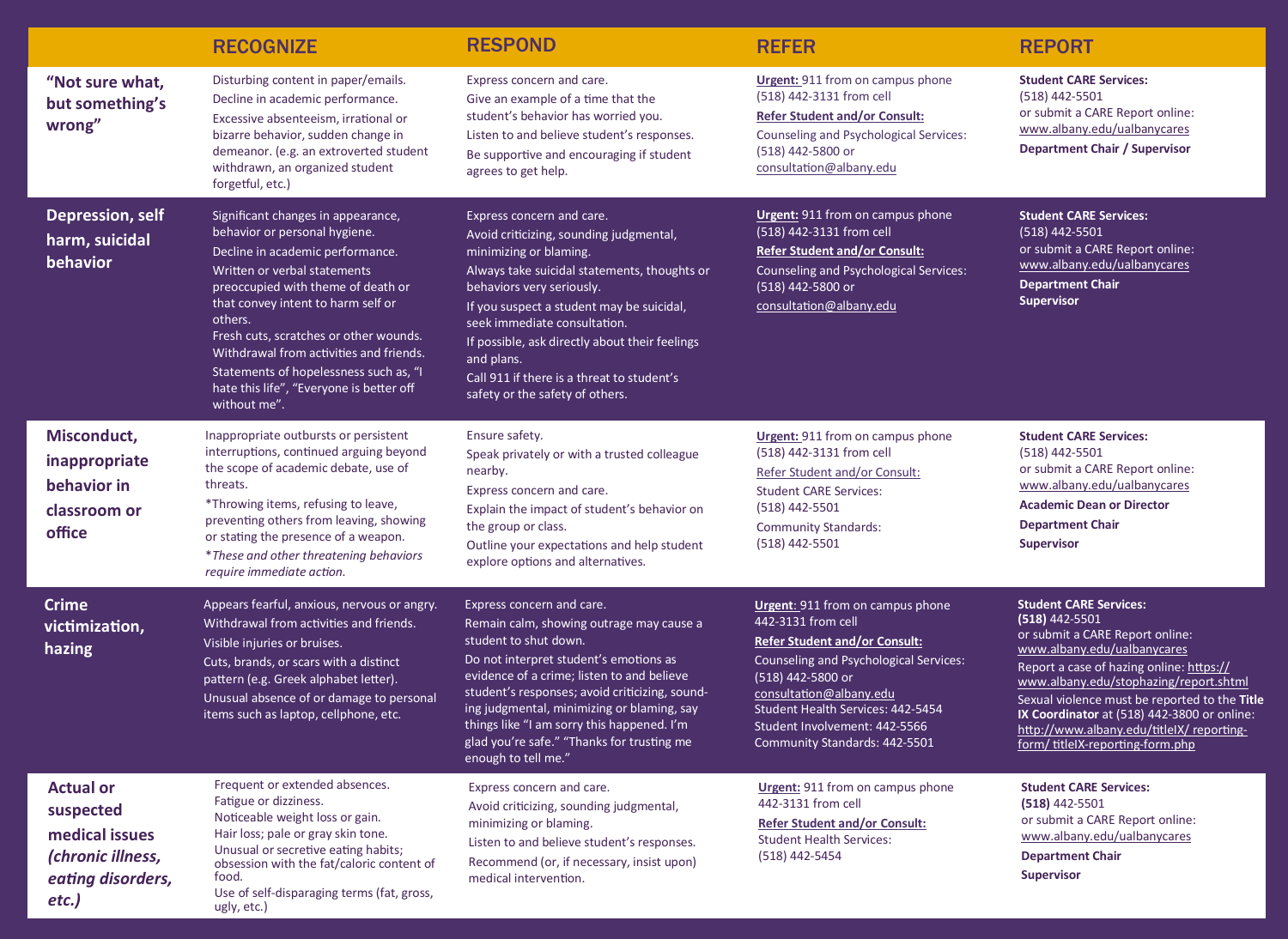|                                                                                                                                                      | <b>RECOGNIZE</b>                                                                                                                                                                                                                                                                                                                                                                                                                                                                                                                                                                                                                                                           | <b>RESPOND</b>                                                                                                                                                                                                                                                                                                                                                                                                              | <b>REFER</b>                                                                                                                                                                                                                                                                                                                                                                                      | <b>REPORT</b>                                                                                                                                                                                                                                                                                                                                                                                |
|------------------------------------------------------------------------------------------------------------------------------------------------------|----------------------------------------------------------------------------------------------------------------------------------------------------------------------------------------------------------------------------------------------------------------------------------------------------------------------------------------------------------------------------------------------------------------------------------------------------------------------------------------------------------------------------------------------------------------------------------------------------------------------------------------------------------------------------|-----------------------------------------------------------------------------------------------------------------------------------------------------------------------------------------------------------------------------------------------------------------------------------------------------------------------------------------------------------------------------------------------------------------------------|---------------------------------------------------------------------------------------------------------------------------------------------------------------------------------------------------------------------------------------------------------------------------------------------------------------------------------------------------------------------------------------------------|----------------------------------------------------------------------------------------------------------------------------------------------------------------------------------------------------------------------------------------------------------------------------------------------------------------------------------------------------------------------------------------------|
| <b>Bullying,</b><br>harassment,<br>threats of physical<br>assault or assault                                                                         | Internet flaming, trolling, name-calling or<br>harassment.<br>Communications that continue after<br>being told to stop.<br>Threats of harm.<br>Physical assault.                                                                                                                                                                                                                                                                                                                                                                                                                                                                                                           | Express concern and care; listen to and<br>believe student's responses; avoid criticizing,<br>sounding judgmental, minimizing or blaming.<br>Identify resources for safety planning.<br>Encourage student to keep a log of bullying/<br>harassing behavior; take and save screenshots<br>of online harassment (Twitter, Facebook, etc.);<br>save copies of all communications, including<br>texts, voicemails and pictures. | <b>Urgent:</b> 911 from on campus phone<br>(518) 442-3131 from cell<br><b>Refer Student and/or Consult:</b><br>University Police non-emergency<br>(518) 442-3132<br><b>Counseling and Psychological Services:</b><br>(518) 442-5800 or<br>consultation@albany.edu<br>Community Standards: (518) 442-5501<br>Residential Life [if it involves roommates,<br>suitemates, hallmates]: (518) 442-5875 | <b>Student CARE Services</b><br>(518) 442-5501<br>or submit a CARE Report online -<br>www.albany.edu/ualbanycares<br>If in the context of an intimate relation-<br>ship, a report must be made to the Title<br>IX Coordinator at (518) 442-3800<br>Or report online: http://<br>www.albany.edu/titleIX/reporting-<br>form/titleIX-reporting-form.php<br><b>Department Chair / Supervisor</b> |
| Sexual harassment,<br>stalking,<br>cyberstalking,<br>sexual violence,<br>intimate partner<br>(or former partner)<br>abuse, gender<br>equity concerns | Verbal abuse, innuendo of a sexual<br>nature, unwanted flirtations, demand for<br>sexual favors.<br>Display of sexually suggestive pictures, or<br>cartoons in workspace, residence halls or<br>online.<br>Continued jokes, language, epithets,<br>gestures or remarks of a sexual nature.<br>Appears fearful or unusually anxious<br>about pleasing partner or others.<br>Apologizes/excuses partner/other's<br>behavior.<br>Mentions partner/other's possessiveness,<br>jealousy or violent behavior, but may<br>laugh it off.<br>Visible injuries or bruises.<br>Crying or leaving when sexual violence,<br>domestic violence, stalking or child abuse<br>is the topic. | Express concern and care.<br>Listen to and believe student's<br>responses.<br>Remain calm. Showing outrage may shut<br>student down.<br>Do not interpret student's emotions as<br>evidence of assault or violence.<br>Avoid criticizing, sounding judgmental,<br>minimizing or blaming.<br>Identify resources for safety planning.<br>Recommend (or if necessary, insist upon)<br>medical intervention                      | <b>Urgent:</b> 911 from on campus phone<br>(518) 442-3131 from cell<br><b>Refer Student and/or Consult:</b><br>Title IX Coordinator: (518) 442-3800<br>Advocacy Center for Sexual Violence:<br>(518) 442-CARE (2273)<br>See http://www.albany.edu/titlelX/<br>index.php for important information<br>on this topic                                                                                | University Policy requires that you<br>immediately report the information<br>that you have learned to the Title IX<br><b>Coordinator</b> at (518) 442-3800<br>Or report online: http://<br>www.albany.edu/titleIX/ reporting-<br>form/titleIX-reporting-form.php<br><b>Department Chair</b><br><b>Supervisor</b>                                                                             |
| <b>Alcohol or other</b><br>drug abuse                                                                                                                | Intoxicated/high in class or at meetings/<br>event.<br>Excessive sleepiness or hyper energy.<br>Decline in academic performance.<br>References to alcohol or drug use in<br>conversations, papers, projects, etc.<br>Deterioration in physical appearance<br>(blood shot eyes, dilated pupils, trembling<br>hands, etc.)<br>Unusual smells on breath, body or clothes.<br>University conduct reports and public<br>arrest records.                                                                                                                                                                                                                                         | Express concern and care.<br>Give an example of a time that the<br>student's behavior has worried you.<br>Be supportive and encouraging if the<br>student agrees to get help.<br>Offer to help the student make an<br>appointment with STEPS program for alcohol<br>screening and intervention.                                                                                                                             | <b>Urgent:</b> 911 from on campus phone<br>(518) 442-3131 from cell<br><b>Refer Student and/or Consult:</b><br>Counseling and Psychological<br>Services: (518) 442-5800 or<br>consultation@albany.edu                                                                                                                                                                                             | <b>Student CARE Services:</b><br>$(518)$ 442-5501<br>or submit a CARE Report online -<br>www.albany.edu/ualbanycares<br><b>Department Chair</b><br><b>Supervisor</b>                                                                                                                                                                                                                         |
| <b>Family or</b><br>personal<br>tragedy, loss,<br>crisis, or<br>difficulties                                                                         | Frequent or extended absences.<br>Decline in academic performance.<br>Mentions relationship, financial or other<br>challenges.<br>Difficulty concentrating and making<br>decisions.<br>Exhaustion/fatigue.<br>Excessive worry, sleeping/eating problems.                                                                                                                                                                                                                                                                                                                                                                                                                   | Express concern and care.<br>Avoid criticizing, sounding judgmental,<br>minimizing or blaming.<br>Listen to and believe student's responses.<br>Be supportive and encouraging if the<br>student agrees to get help.                                                                                                                                                                                                         | <b>Urgent:</b> 911 from on campus phone<br>(518) 442-3131 from cell<br><b>Refer Student and/or Consult:</b><br>Counseling and Psychological<br>Services: (518) 442-5800<br>consultation@albany.edu<br>Student CARE Services: (518) 442-5501<br>Undergraduate Education: (518) 442-3950                                                                                                            | <b>Student CARE Services</b><br>$(518)$ 442-5501<br>or submit a CARE Report online -<br>www.albany.edu/ualbanycares<br><b>Department Chair</b><br><b>Supervisor</b>                                                                                                                                                                                                                          |